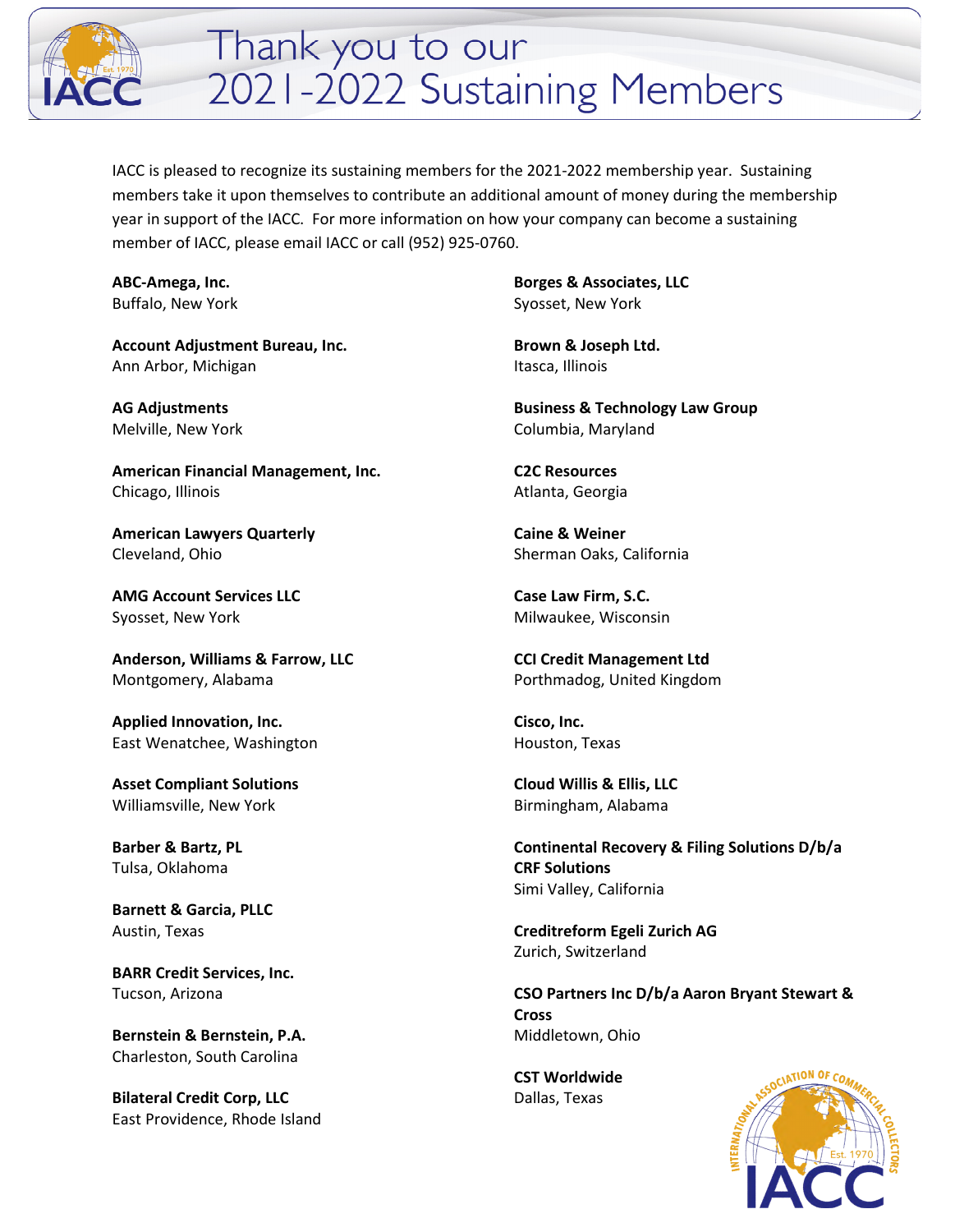

## Thank you to our 2021-2022 Sustaining Members

**DAL, Inc.**  Clifton Heights, Pennsylvania

**Dynamic Legal Recovery**  Santa Clarita, California

**Epic Credit Recoveries**  Manama, Bahrain

**Esezobor & Partners**  Ikoyi, Nigeria

**ESP Receivables Management, LLC**  Mandeville, Louisiana

**Franklin & O'Brien Legal Services Inc.**  Montreal, Canada

**Freedman & Price & Anziani, P.C.**  Austin, Texas

**Gamache & Myers, P.C.**  Saint Louis, Missouri

**General Bar Legal Network**  Cleveland, Ohio

**Glassberg, Pollak & Associates**  San Francisco, California

**Greenberg, Grant & Richards, Inc.**  Houston, Texas

**Gurstel Law Firm, P.C.**  Minneapolis, Minnesota

**Hammerman & Hultgren, P.C.**  Phoenix, Arizona

**Hays Potter & Martin**  Peachtree Corners, Georgia

**Heitner & Breitstein, P.C.**  Marlboro, New Jersey

**HF Holdings, Inc.**  Orlando, Florida

**Jameson & Dunagan, P.C.**  Dallas, Texas

**John Postl, P.C.**  Boston, Massachusetts

**Joseph, Mann & Creed**  Twinsburg, Ohio

**JSD Management, Inc. D/b/a James, Stevens & Daniels**  Dover, Delaware

**Kearns, Brinen & Monaghan, Inc.**  Dover, Delaware

**Keifer Law Firm, LLC**  Kingston, Pennsylvania

**Lamont, Hanley Associates, Inc.**  Manchester, New Hampshire

**Law Offices of Barry Gammons** Nashville, Tennessee

**Law Offices of Gary A. Bemis**  Riverside, California

**Law Offices of Joseph A. Molinaro, LLC**  Wyckoff, New Jersey

**Law Offices of Kathleen R. Wall**  Manasquan, New Jersey

**Levy Diamond Bello & Associates, LLC**  Milford, Connecticut

**Lichtman Eisen Partners, Ltd.**  Chicago, Illinois

**Lloyd & McDaniel, PLC**  Louisville, Kentucky

**Marino, Mayers & Jarrach, LLC**  Clifton, New Jersey

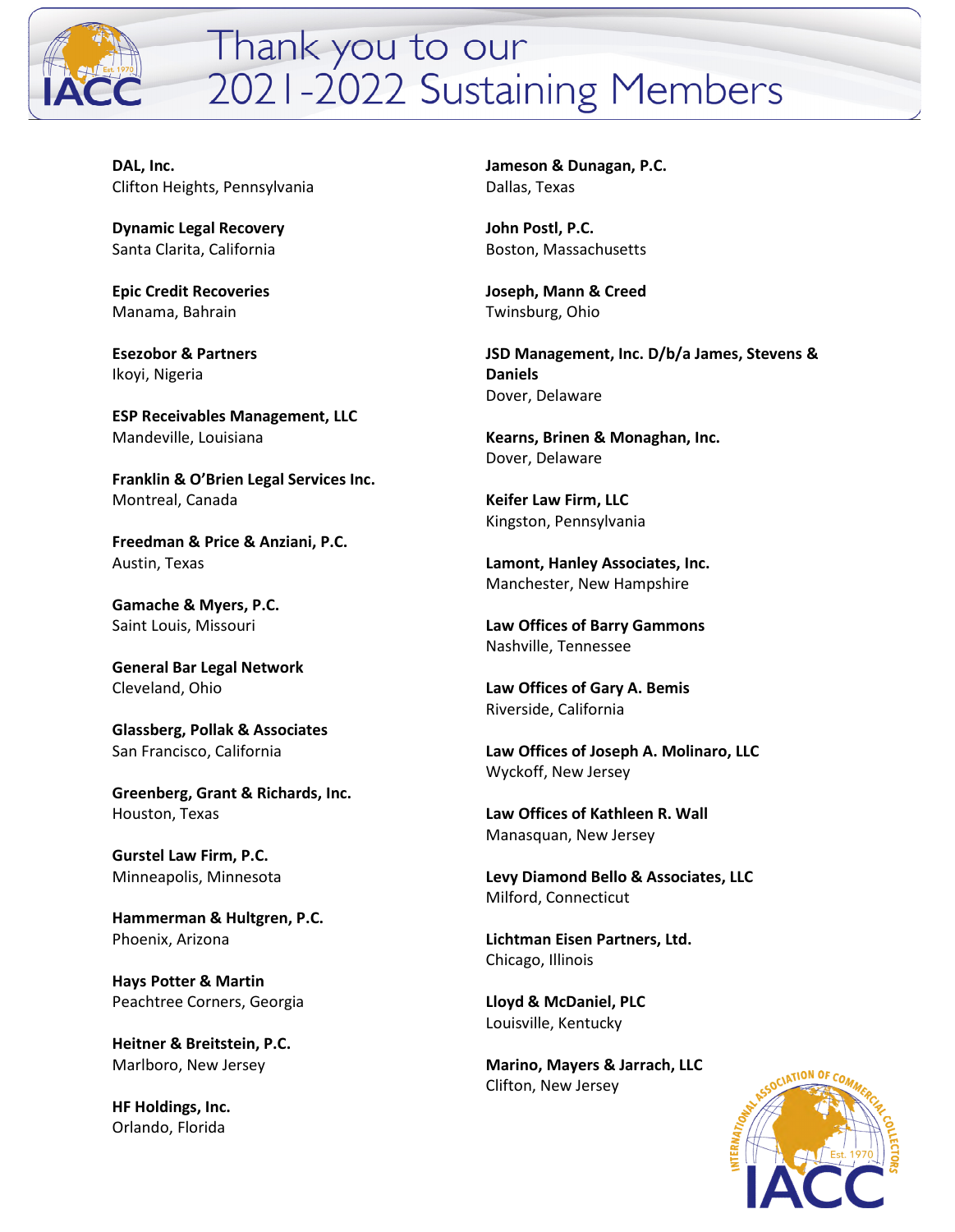

## Thank you to our 2021-2022 Sustaining Members

**Marko Law PLLC**  Phoenix, Arizona

**Miller Cohen Peterson Young, P.C.**  Longmont, Colorado

**Mountain States Commercial Credit Management**  Englewood, Colorado

**NCCS Inc.**  Sacramento, California

**NCS Mena**  Manama, Bahrain

**Pacific Board of Trade**  Honolulu, Hawaii

**Paragon Asset Recovery Services, Inc.**  Coraopolis, Pennsylvania

**Priority Credit Management Corp.**  Edmonton, Canada

**RAB, Inc.**  Plano, Texas

**Relin, Goldstein & Crane, LLP**  Rochester, New York

**Revenue Assurance Partners, LLC**  Covington, Louisiana

**Roosen, Varchetti & Olivier, PLLC**  Clinton Township, Michigan

**Ross, Stuart & Dawson, Inc.**  Auburn Hills, Michigan

**Simpson, Uchitel & Wilson, LLP**  Atlanta, Georgia

**Smith Debnam Narron Drake Saintsing & Myers, L.L.P.**  Raleigh, North Carolina

**Smith, Carroad, Levy, Wan & Parikh**  Commack, New York

**Southern Oregon Credit Service, Inc.**  Medford, Oregon

**Spilotro Law Group, LLC**  Chicago, Illinois

**State Collection Service, Inc.**  Madison, Wisconsin

**Stevens Business Service, Inc.**  Lowell, Massachusetts

**Stillman Law Office**  Farmington Hills, Michigan

**Stuart-Lippman & Associates, Inc.**  Tucson, Arizona

**Summit A\*R (Summit Account Resolution)**  Champlin, Minnesota

**Sweet & Walker, A Professional Corporation**  San Francisco, California

**Synter Resource Group, LLC**  Charleston, South Carolina

**Teller, Levit & Silvertrust, P.C.**  Chicago, Illinois

**The Forwarders List of Attorneys**  Newtown, Pennsylvania

**Thomas & Thomas Attorneys**  Cincinnati, Ohio

**Todd Associates Inc.**  Beachwood, Ohio

**Totz, Ellison & Totz, P.C.**  Houston, Texas